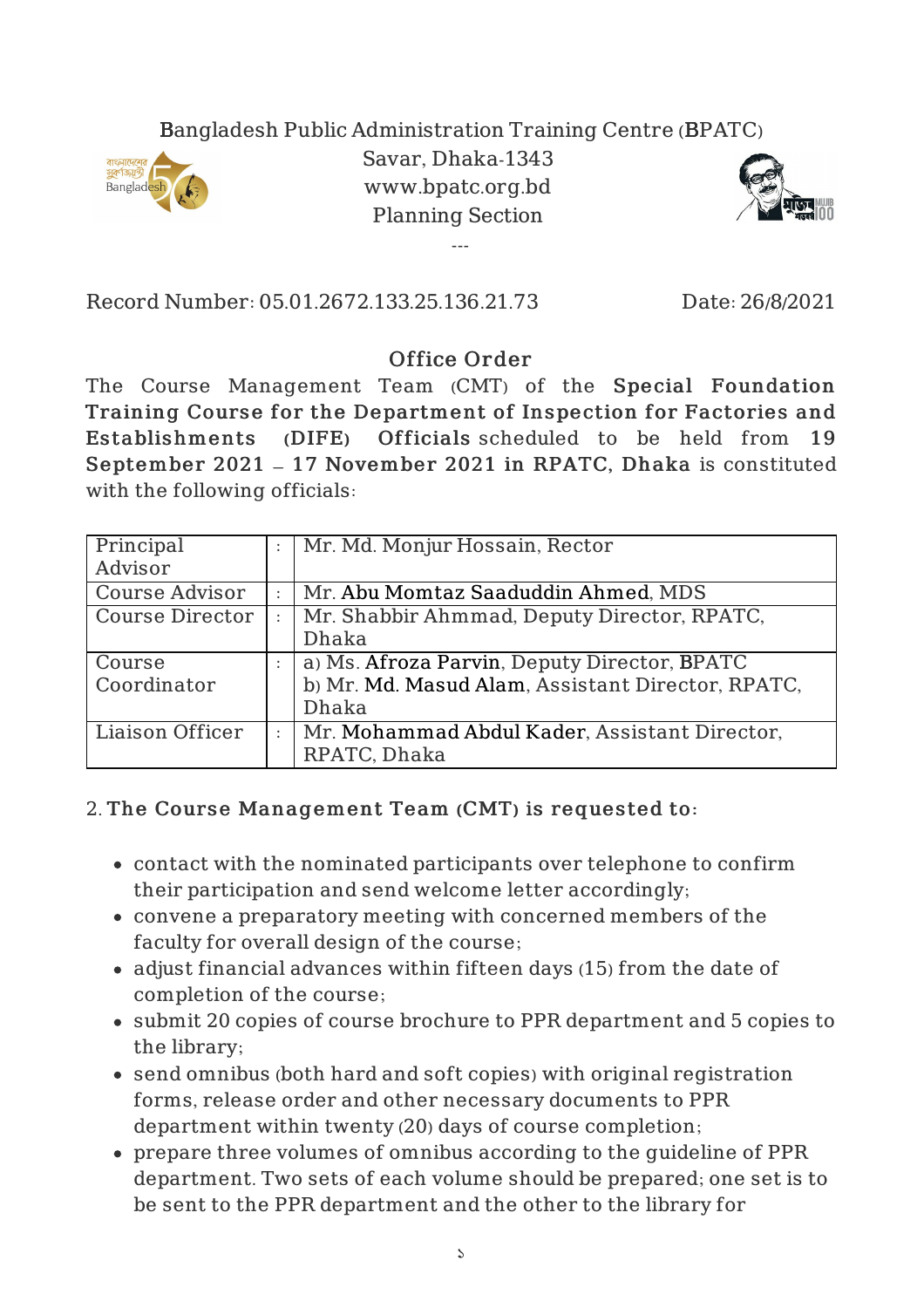preservation. Omnibus (three volumes) will consist of all handouts and be arranged module-wise and must bear page number and there will be an index in it. Course name, duration and course management team are to be mentioned in a separate top-page;

- moreover, a profile of guest speakers is to be added in a separate page;
- send pen picture of the participants of the course to the Evaluation department within seven (7) working days of completion of the course;
- send a list of the participants to the Department of Inspection for Factories and Establishments (DIFE) and PPR department of BPATC at the first day of the course;
- send a copy of the release order to PPR department of BPATC on the closing day of the course;
- send soft copy of relevant papers to the programmer and MIS to publish on the BPATC's website;
- send a Completion Report (CR) of the course within 7 (Seven) working days after the course ends.

3. All courses of the Centre should run as per standard norms. Course Management Team (CMT) is expected not to deviate from the existing norms without prior approval of the Rector. If necessary, any deviation proposal may be discussed in the faculty meeting.

4. The order is issued with the approval of the competent authority.

29-08-2021 Dr. Md. Mohoshin Ali Director Phone: 02224446607 Fax: 02224445029 Email: ppr.bpatc@gmail.com

Record Number: 05.01.2672.133.25.136.21.73/1(95) Date: 26/8/2021 Copy for Kind Information and Necessary Action, 1) All Members (CMT), Special Foundation Training Course for the Department of Inspection for Factories and Establishments (DIFE) Officials, BPATC, Savar, Dhaka/RPATC, Dhaka 2) Faculty (All), BPATC, Savar, Dhaka. 3) Deputy Director, RPATC, Dhaka 4) P. S. to Rector, BPATC, Savar, Dhaka (for kind information of the

২